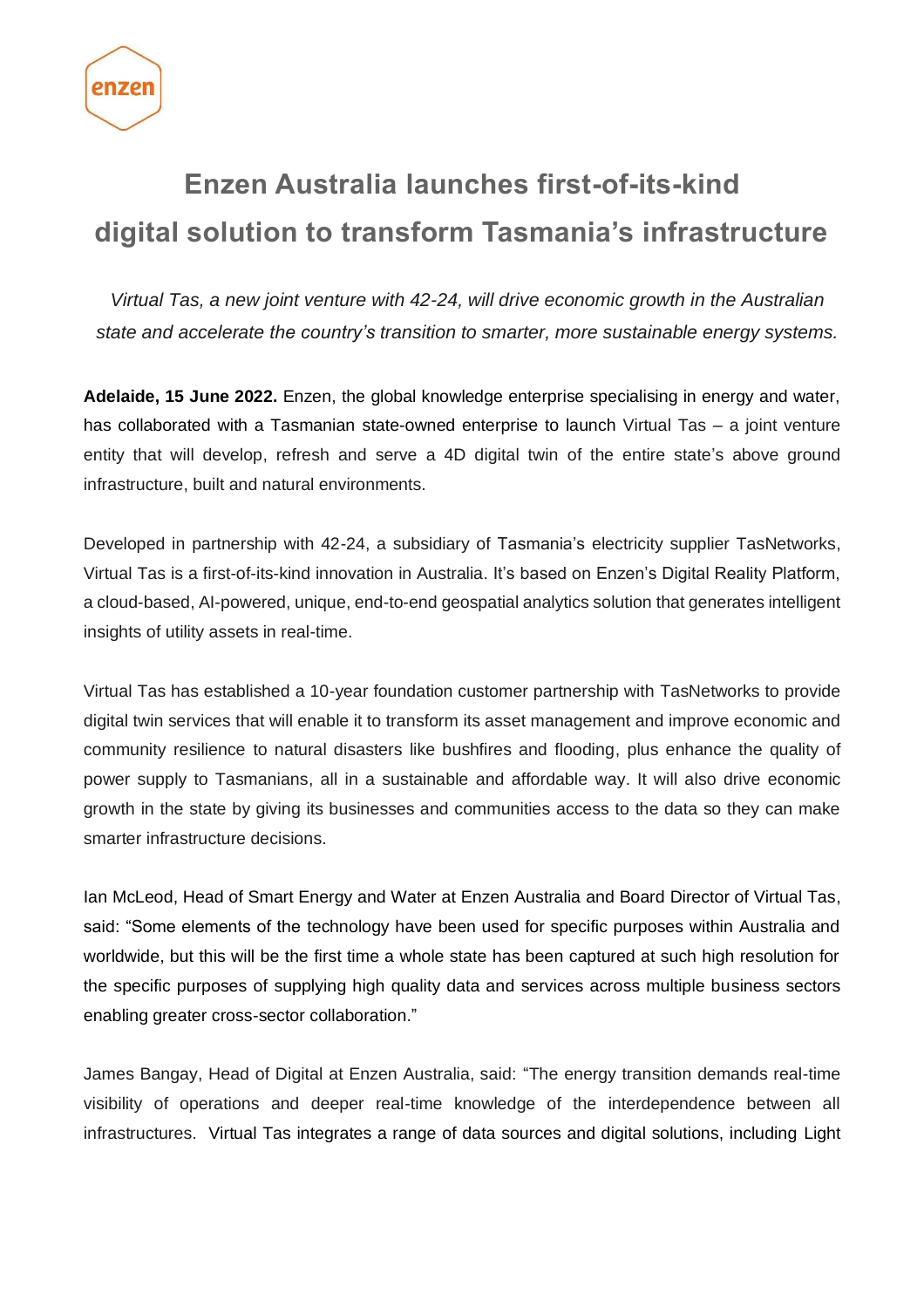

Detection and Ranging (LiDAR), satellite data, aerial footage, high resolution photography, Big Data modelling and real-time sensed data from Internet of Things LoraWAN networks.

"The outcome is a virtual world view of spatial data at high efficiency and low-cost. The Virtual Tas model can be replicated across different utilities and states in Australia, and will help accelerate the country's transition to the smarter energy systems of the future."

Sean McGoldrick, CEO of TasNetworks and Chair of Virtual Tas, said: "Virtual Tas will transform the way we run as a utility. We expect this project will touch every part of our business, from asset management to vegetation management, travelling and making sure our people are safe. It will help to ensure our network is reliable and that we are delivering efficiently and affordably for our customers."

The development of Virtual Tas will provide the opportunity to deliver safer and more resilient communities at the same time as providing a positive economic impact to GSP of between \$160- \$320m over ten years. Enzen has also received \$2.6m in federal funding from the National Recovery and Resilience Agency's Preparing Australian Communities grant programme to deliver a disaster risk reduction and community resilience application using annual data and modelling provided by Virtual TAS.

Kelly Walker, Leader of 42-24 and Board Director of Virtual Tas, said: "This is about helping to build a better Tasmania, protecting and saving lives and working smarter. It's about Tasmanians having the best data models in Australia for preventing and tackling natural disasters, safely exploring our island, and building more efficiently. In recent years, we've seen the devastating impact of fire and flood across Australia. The kind of detailed 4D models achieved by Virtual Tas will become a key weapon in how we prevent, plan, rescue and fight back into the future."

[ends]

**For more information contact: Ian McLeod, Director of Smart Energy, Enzen Australia E: [ian.mcleod@enzen.com](mailto:ian.mcleod@enzen.com) T: + 61 407 034 216**